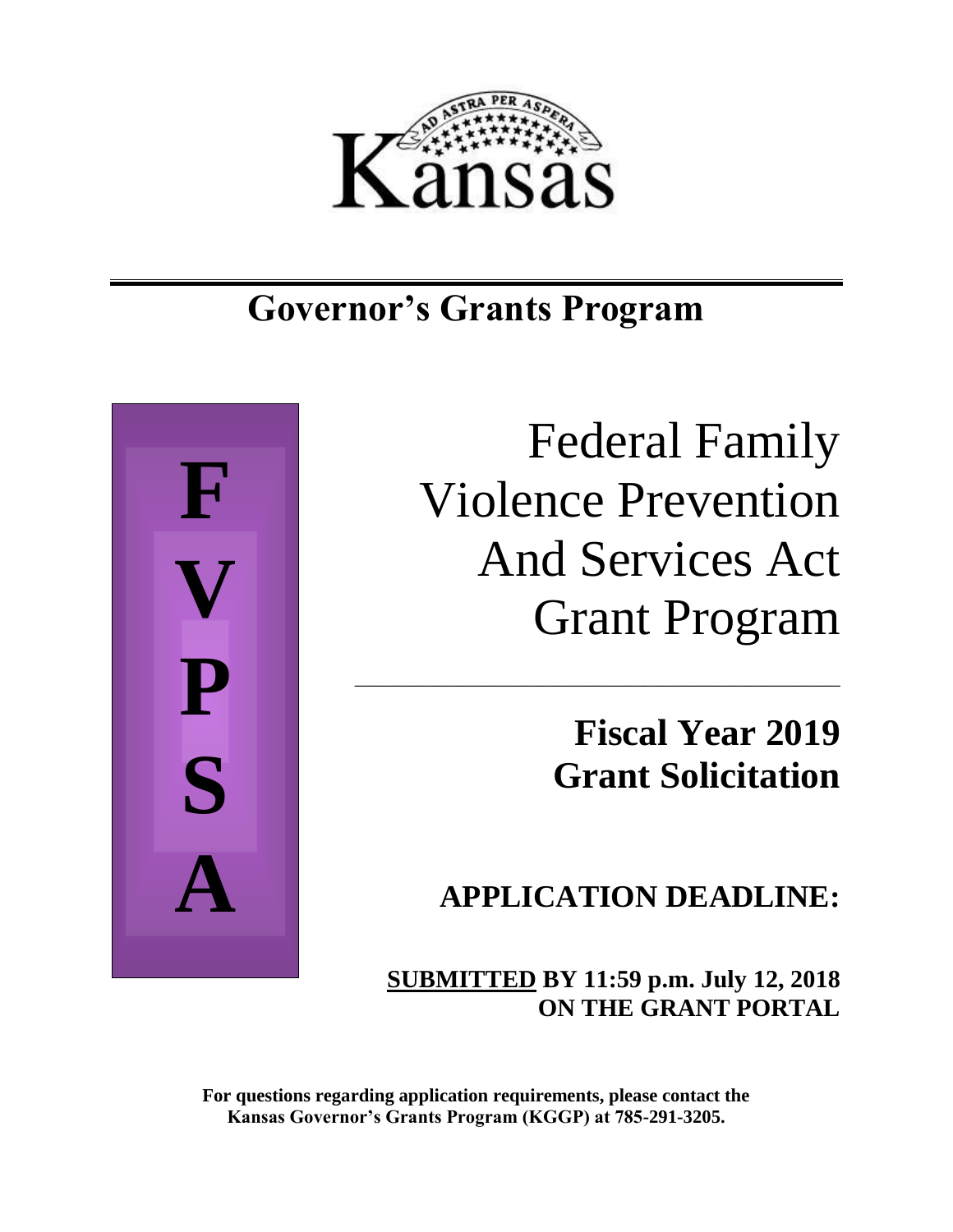## **Federal Family Violence Prevention and Services Act Grant Program**

## **Eligibility Criteria**

The following information defines eligibility and accountability criteria and sets forth requirements for application and administration of the FVPSA pursuant to statutory authority under 42 U.S.C. §10401 *et seq*. The purpose of the FVPSA Grant Program is to assist Kansas in its efforts to support the establishment, maintenance and expansion of programs and projects to: (1) prevent incidents of family violence, domestic violence, and dating violence; (2) provide immediate shelter, supportive services, and access to community-based programs for victims of family violence, domestic violence, or dating violence, and their dependents; and (3) provide specialized services for children exposed to family violence, domestic violence, or dating violence, including victims who are members of underserved populations (45 C.F.R. §1370.10 (a)).

Grant funds are distributed to community-based nonprofit domestic violence organizations. The distribution of funds is based on a formula with special emphasis given to community-based nonprofit organizations whose primary purpose is to prevent incidents of family violence, domestic violence, and dating violence by providing immediate shelter and supportive services as defined below, including counseling, advocacy, and self-help services.

Domestic violence agencies are required to provide a 20 percent non-federal cash or in-kind match. **All funds designated as match are restricted to the same uses and requirements as the FVPSA grant funds and must be expended within the grant project period**.

| Example: | <b>Total Grant Project Cost</b> | $= $50,000$  |
|----------|---------------------------------|--------------|
|          | 80% Federal Share               | $=$ \$40,000 |
|          | 20% Local Share                 | $= $10,000$  |

## **Use of Grant Funds**

Grant funds may be used to provide shelter, supportive services, or prevention services to adult and youth victims of family violence, domestic violence, or dating violence and their dependents including:

- Provision, on a regular basis, of immediate shelter and related supportive services to adult and youth victims of family violence, domestic violence, or dating violence and their dependents, including paying for the operating and administrative expenses of the facilities for such shelter;
- Assistance in developing safety plans and supporting efforts of victims of family violence, domestic violence, or dating violence to make decisions related to their ongoing safety and well-being;
- Provision of individual and group counseling, peer support groups, and referral to community-based services to assist family violence, domestic violence, and dating violence victims, and their dependents, in recovering from the effects of the violence;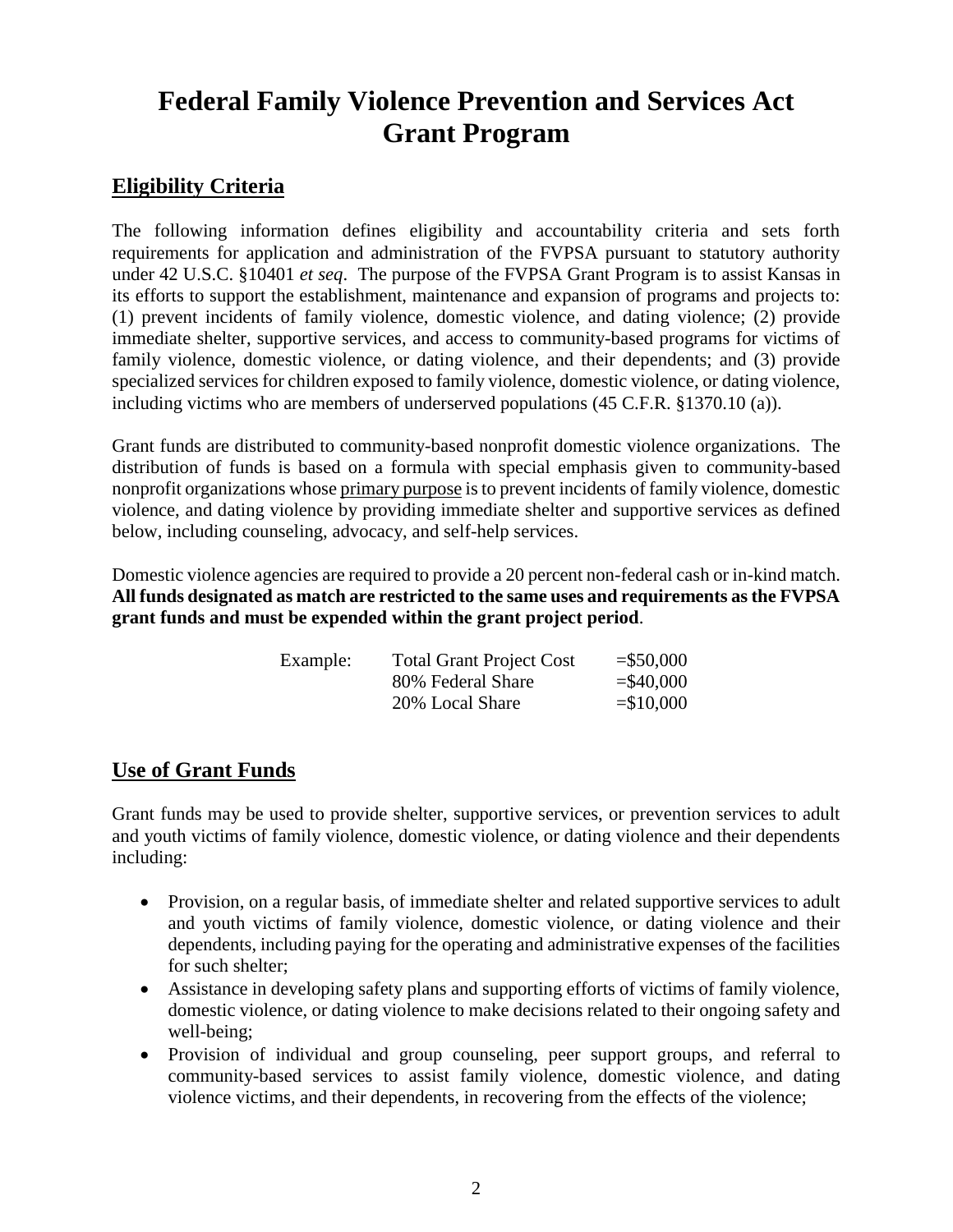- Provision of services, training, technical assistance, and outreach to increase awareness of family violence, domestic violence, and dating violence, and increase the accessibility of family violence, domestic violence, and dating violence services;
- Provision of culturally and linguistically appropriate services;
- Provision of services for children exposed to family violence, domestic violence, or dating violence, including age-appropriate counseling, supportive services, and services for the non-abusing parent that support that parent's role as a caregiver, which may, as appropriate, include services that work with the non-abusing parent and child together;
- Provision of advocacy, case management services, and information and referral services, concerning issues related to family violence, domestic violence, or dating violence intervention and prevention, including:
	- o Assistance in accessing related federal and state financial assistance programs;
	- o Legal advocacy to assist victims and their dependents;
	- o Medical advocacy, including provision of referrals for appropriate health care services (including mental health, alcohol, and drug abuse treatment), but which shall not include reimbursement for any health care services;
	- o Assistance locating and securing safe and affordable permanent housing and homelessness prevention services;
	- o Provision of transportation, child care, respite care, job training and employment services, financial literacy services and education, financial planning, and related economic empowerment services;
	- o Parenting and other educational services for victims and their dependents; and
	- o Prevention services, including outreach to underserved populations.
- Provision of prevention services, including outreach to underserved populations.

#### Trauma-Informed Practices and Interventions:

Applicants that receive FVPSA funds must ensure that effective interventions and traumainformed practices are in place to build skills and capacities that contribute to the healthy, positive, and productive functioning of individuals and families. This includes addressing the impact of trauma, which can have a profound effect on the overall functioning of victims of family violence, domestic violence, dating violence, and their dependents.

Services also must be provided on a voluntary basis. No condition or inappropriate screening methods may be applied for receiving shelter or housing services.

#### Nondisclosure of Confidential or Private Information:

Applicants that receive FVPSA funds must ensure the safety of adult, youth and child victims of family violence, domestic violence, or dating violence and their families. It is essential that the confidentiality and privacy of such victims and their families be protected. Confidentiality policies and procedures must be established and implemented maintaining confidentiality of records pertaining any individual provided domestic violence services by agencies receiving FVPSA funding. Consequently, in regard to statistical data on program activities and services, individual identifiers of client records will not be used by the State or other FVPSA subgrantees; nonpersonally identifying information will only be shared in the aggregate.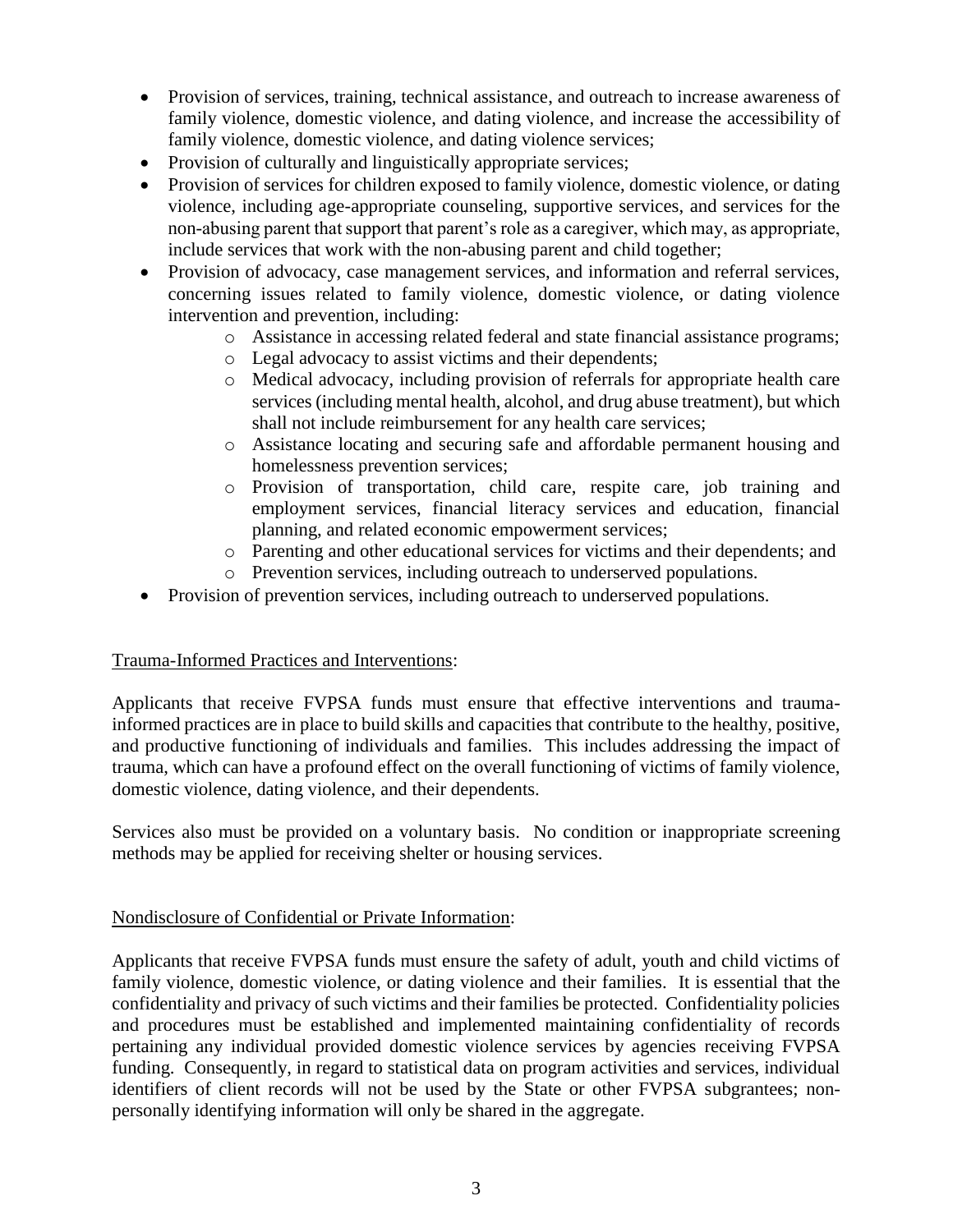Personally identifying information collected in connection with services requested shall not be disclosed. Personally identifying information shall not be revealed without informed, written, reasonably time-limited consent. Consent to release personally identifying information shall not be a condition of eligibility for services. Consent to release personally identifying information shall be given by an unemancipated minor and the minor's parent or guardian, or in the case of an individual with a guardian, it shall be given by the individual's guardian.

The address or location of any FVPSA supported shelter facility will, except with written authorization of the person or persons responsible for the operation of such shelter, not be made public (42 U.S.C. §10406(c)(5)(H)) and the confidentiality of records pertaining to any individual provided family violence services by any FVPSA-supported program will be strictly maintained (42 U.S.C. §10402(a)(2)(E)).

Specific conditions on maintaining confidentiality according to federal laws and guidelines will be incorporated into the grant assurances and must be implemented.

#### Coordinated and Accessible Services:

To provide responsive and effective services to victims of family violence, domestic violence, dating violence and their families, coordinated and collaborative efforts among victim services providers, community-based, culturally specific and faith-based services providers, as well as others addressing family violence issues and underserved populations is needed.

To serve victims most in need and to comply with federal law, services must be widely accessible. Applicants must not discriminate on the basis of age, sex, disability, race, color, national origin, or religion (42 U.S.C.  $$10406(c)(2)$ ). No person shall, on the ground of actual or perceived sex, including gender identity, be excluded from participation in, be denied the benefits of, or be subject to discrimination under, any program or activity funded in whole or in part through FVPSA (45 C.F.R. §1370.5(a)). FVPSA subgrantees must provide comparable services to victims regardless of actual or perceived sex, including gender identity. This includes providing access to services for all victims, including male victims of family, domestic, and dating violence and not limiting services for victims with adolescent children (under the age of 18). Victims and their minor children must be sheltered or housed together unless requested otherwise by the victim (45 C.F.R.  $§1370.5(a)(1)).$ 

However, no program or activity is required to include an individual in such program or activity without taking into consideration that individual's sex in those certain instances where sex is a bona fide occupational qualification or programmatic factor reasonable necessary to the essential operation of that particular program or activity. If sex segregation or sex-specific programming is essential to the normal or safe operation of the program, FVPSA subgrantees must provide comparable services to individuals who cannot be provided with the sex-segregated or sex-specific programming, including access to a comparable length of stay, supportive services, and transportation as needed to access services. An individual must be treated consistent with their gender identity (45 C.F.R. §1370.5(a)(2)), and as with all individuals served, transgender and gender nonconforming individuals must have equal access to FVPSA-funded shelter and nonresidential programs (45 C.F.R. §1370.5(a)(4)). The Federal Health and Human Services (HHS) Office for Civil Rights provides guidance in complying with these requirements. Please visit the HHS Office for Civil Rights website for federal guidance on [civil rights law compliance.](https://www.hhs.gov/civil-rights/for-individuals/index.html)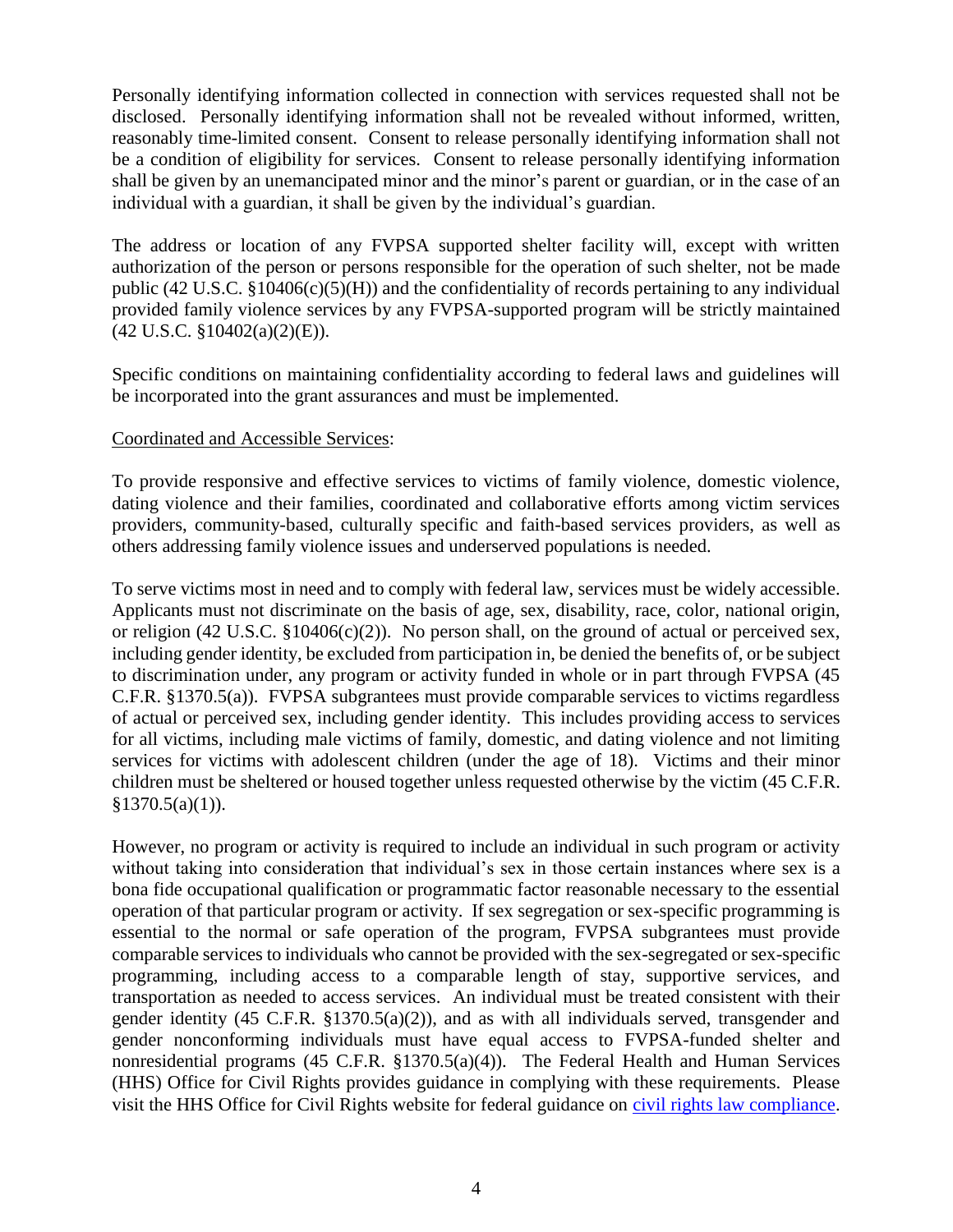FVPSA subgrantees are required to take reasonable steps to provide services to persons with limited English proficiency (i.e., individuals who do not speak English as their primary language and who have a limited ability to read, write, speak, or understand English, including deaf and hard of hearing persons). The Federal HHS provides guidance on meeting the legal obligation to take reasonable steps to provide meaningful access to federally assisted programs by persons with limited English proficiency (LEP). Please visit the HHS Office for Civil Rights website for federal guidance on [LEP compliance.](http://www.hhs.gov/ocr/civilrights/resources/specialtopics/lep/index.html)

All FVPSA-funded services must be provided without requiring documentation of immigration status since FVPSA-funded services do not fall within the definition of federal public benefit that would require verification of immigration status. The Federal HHS Office for Civil Rights provides guidance in complying with these requirements. Please visit the HHS Office for Civil Rights website for federal guidance on [serving immigrant victims.](http://www.hhs.gov/ocr/civilrights/resources/specialtopics/origin/domesticviolencefactsheet.html)

Given the unique needs of victims of trafficking, FVPSA-funded programs are strongly encouraged to safely screen for and identify victims of human trafficking who are also victims or survivors of domestic violence or dating violence and provide services that support their unique needs (45 C.F.R. §1370.10(d)).

#### Definitions (42 U.S.C. 10402):

*Dating Violence:* Violence committed by a person who is or has been in a social relationship of a romantic or intimate nature with the victim and where the existence of such a relationship shall be determined based on a consideration of the length of the relationship, the type of relationship, and the frequency of interaction between the persons involved in the relationship. This reflects that definition found in Section 40002(a)(10) of the Violence Against Women Act (VAWA), as amended, 34 U.S.C. §12291(a). Dating violence also includes but is not limited to the physical, sexual, psychological, or emotional violence within a dating relationship, including stalking. It can occur in person or electronically, and may involve financial abuse or other forms of manipulation which may occur between a current or former dating partner regardless of actual or perceived sexual orientation or gender identity.

*Domestic Violence:* Felony or misdemeanor crimes of violence committed by a current or former spouse or intimate partner of the victim, by a person with whom the victim shares a child in common, by a person who is cohabitating with or has cohabitated with the victim as a spouse or intimate partner, by a person similarly situated to a spouse of the victim under the domestic or family violence laws of Kansas, or by any other person against an adult or youth victim who is protected from that person's acts under the domestic violence or family violence laws of Kansas. This reflects the statutory definition of "domestic violence" found in Section 40002(a)(8) of the VAWA, as amended, 34 U.S.C. §12291(a). This definition also includes but is not limited to criminal or non-criminal acts constituting intimidation, control, coercion and coercive control, emotional and psychological abuse and behavior, expressive and psychological aggression, financial abuse, harassment, tormenting behavior, disturbing or alarming behavior, and additional acts recognized in other federal, tribal, state, and local laws as well as acts in other federal regulatory or sub-regulatory guidance. This definition applies to individuals and relationships regardless of actual or perceived sexual orientation or gender identity.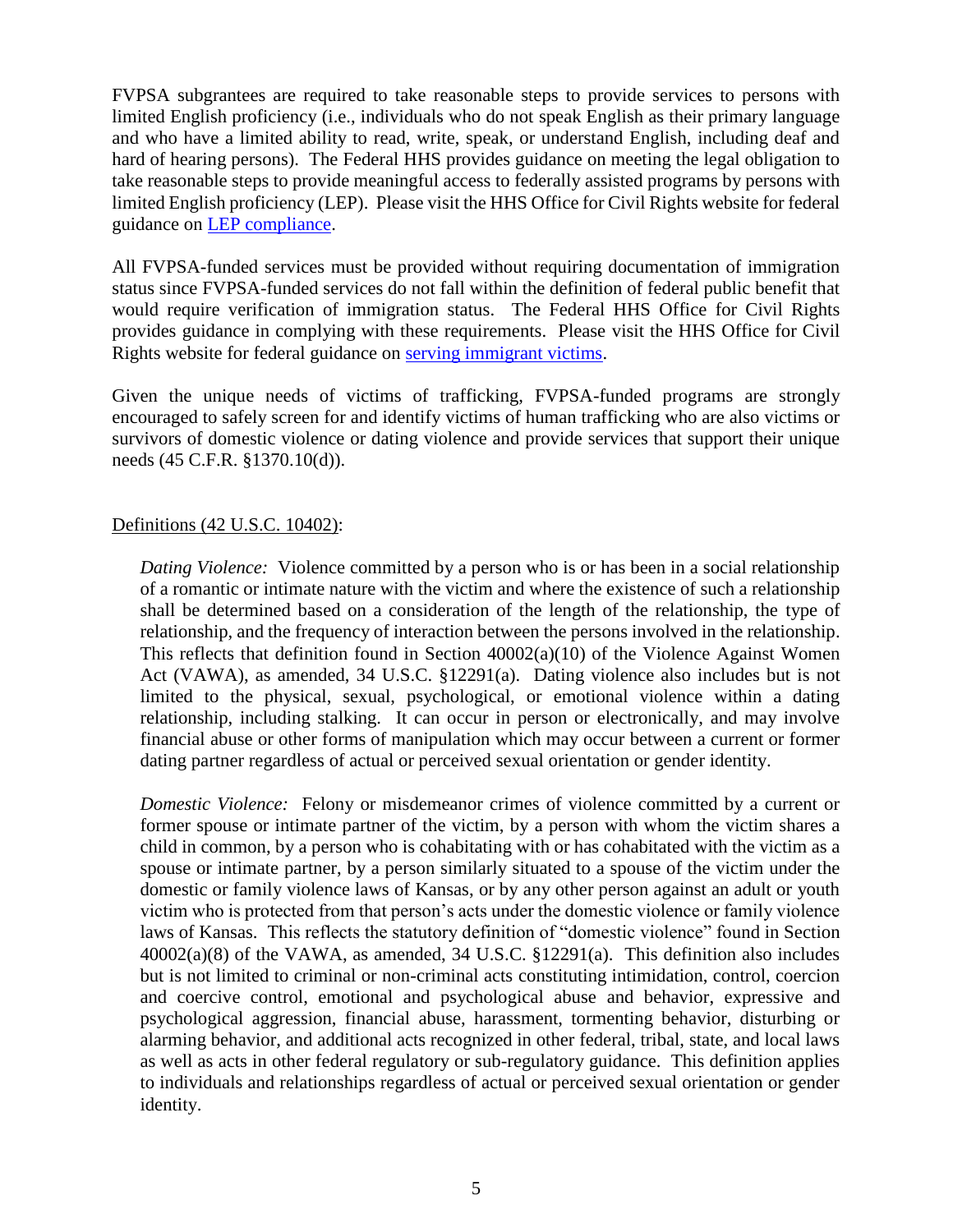*Family Violence*: Any act or threatened act of violence, including any forceful detention of an individual that results or threatens to result in physical injury and is committed by a person against another individual, to or with whom such person is related by blood or marriage, or is or was otherwise legally related, or is or was lawfully residing.

*Intimate Partner Violence:* A term used interchangeably with *domestic violence* or *dating violence*.

*Personally Identifying Information or Personal Information:* Individually identifying information for or about an individual, including information likely to disclose the location of a victim of domestic violence, dating violence, sexual assault, or stalking, regardless of whether the information is encoded, encrypted, hashed, or otherwise protected, including a first and last name; a home or other physical address; contact information (including a postal, email or Internet protocol address, or telephone or facsimile number); a social security number, driver's license number, passport number, or student identification number; and any other information, including date of birth, racial or ethnic background, or religious affiliation, that would serve to identify any individual.

*Primary Prevention*: Strategies, policies, and programs to stop both first-time perpetration and first-time victimization. Primary prevention is stopping domestic and dating violence before they occur. Primary prevention includes, but in not limited to: school-based violence prevention curricula, programs aimed at mitigating the effects on children of witnessing domestic or dating violence, community campaigns designed to alter norms and values conducive to domestic or dating violence, worksite prevention programs, and training and education in parenting skills and self-esteem enhancement.

*Secondary Prevention*: Identifying risk factors or problems that may lead to future family, domestic, or dating violence, and taking the necessary actions to eliminate the risk factors and the potential problem, and may include, but are not limited to, healing services for children and youth who have been exposed to domestic or dating violence, home visiting programs for high-risk families, and screening programs in health care settings.

*Shelter*: The provision of temporary refuge in conjunction with supportive services in compliance with applicable State or tribal law or regulations governing the provision, on a regular basis, of shelter, safe homes, meals, and supportive services to victims of family violence, domestic violence, or dating violence, and their dependents. State and tribal law governing the provision of shelter and supportive services on a regular basis is interpreted to mean, for example, the laws and regulations applicable to zoning, fire safety, and other regular safety, and operational requirements, including state, tribal, or local regulatory standards for certifying domestic violence advocates who work in shelter. This definition also includes emergency shelter and immediate shelter, which may include housing provision, rental subsidies, temporary refuge, or lodging in properties that could be individual units for families and individuals (such as apartments) in multiple locations around a local jurisdiction, tribe/reservation, or state; such properties are not required to be owned, operated, or leased by the program. Temporary refuge includes a residential service, including shelter and off-site services such as hotel or motel vouchers or individual dwellings, which is not transitional or permanent housing, but must also provide comprehensive supportive services.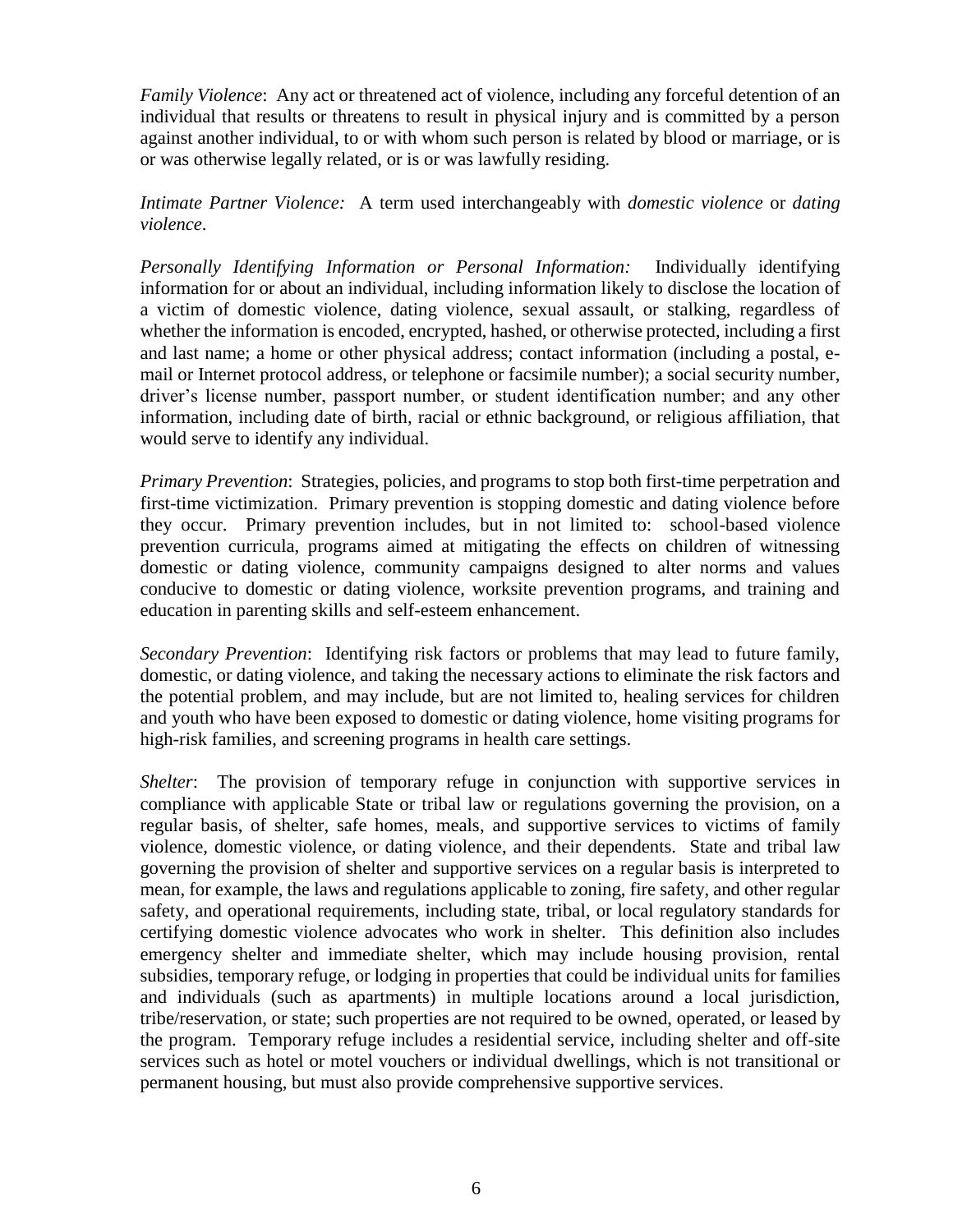*Supportive Services*: Services for adult and youth victims of family violence, domestic violence, or dating violence, and their dependents that are designed to meet the needs of such victims and their dependents for short-term, transitional, or long-term safety and recovery. Support services include, but are not limited to: direct and/or referral-based advocacy on behalf of victims and their dependents; counseling; case management; employment services; referrals; transportation services; legal advocacy or assistance; child care services; health, behavioral health, and preventive health services; culturally and linguistically appropriate services; and other services that assist victims or their dependents in recovering from the effects of the violence. Supportive services also include but are not limited to other services identified in FVPSA at 42 U.S.C.  $\S$ 10408(b)(1)(A-H). Supportive services may be directly provided by subgrantees and/or by providing advocacy or referrals to assist victims in accessing such services.

*Underserved Populations*: Populations who face barriers in accessing and using victim services, and includes populations underserved because of geographic location, religion, sexual orientation, gender identity, undeserved racial and ethnic populations and populations underserved because of special needs including language barriers, disabilities, immigration status, and age. Individuals with criminal histories due to victimization and individuals with substance use disorders and mental health issues are also included in this definition. The reference to racial and ethnic populations is primarily directed toward racial and ethnic minority groups as defined in section 1707(g) of the Public Health Service Act (42 U.S.C.  $§300(u-6)(g)$ , which means American Indians (including Alaska Natives, Eskimos, and Aleuts); Asian American; Native Hawaiians and other Pacific Islanders; and Blacks and Hispanics. The term "Hispanic" or "Latino" means individuals whose origin is Mexican, Puerto Rican, Cuban, Central or South American, or any other Spanish-speaking country.

#### **Limitations on the Use of Grant Funds**

The following limitations apply to the FVPSA grant program:

- Grant project funds shall not be used for applying for this grant, fundraising, grant writing, lobbying, board development, or research projects or for any training directed at any of these subject areas.
- Grant project funds cannot be used to pay for magazine subscriptions, printing or disseminating agency newsletters, or membership dues or fees.
- Grant project funds cannot be used as direct payment to any victim or dependent of a victim of family violence, domestic violence, or dating violence. The use of gift cards for victims or their dependents is not an allowable expenditure.
- No income eligibility standard shall be imposed on individuals receiving assistance or services supported with FVPSA funds.
- Grant funds used for fringe benefit costs shall not be charged to the project at an amount exceeding the proportion of personnel costs supported by FVPSA funds.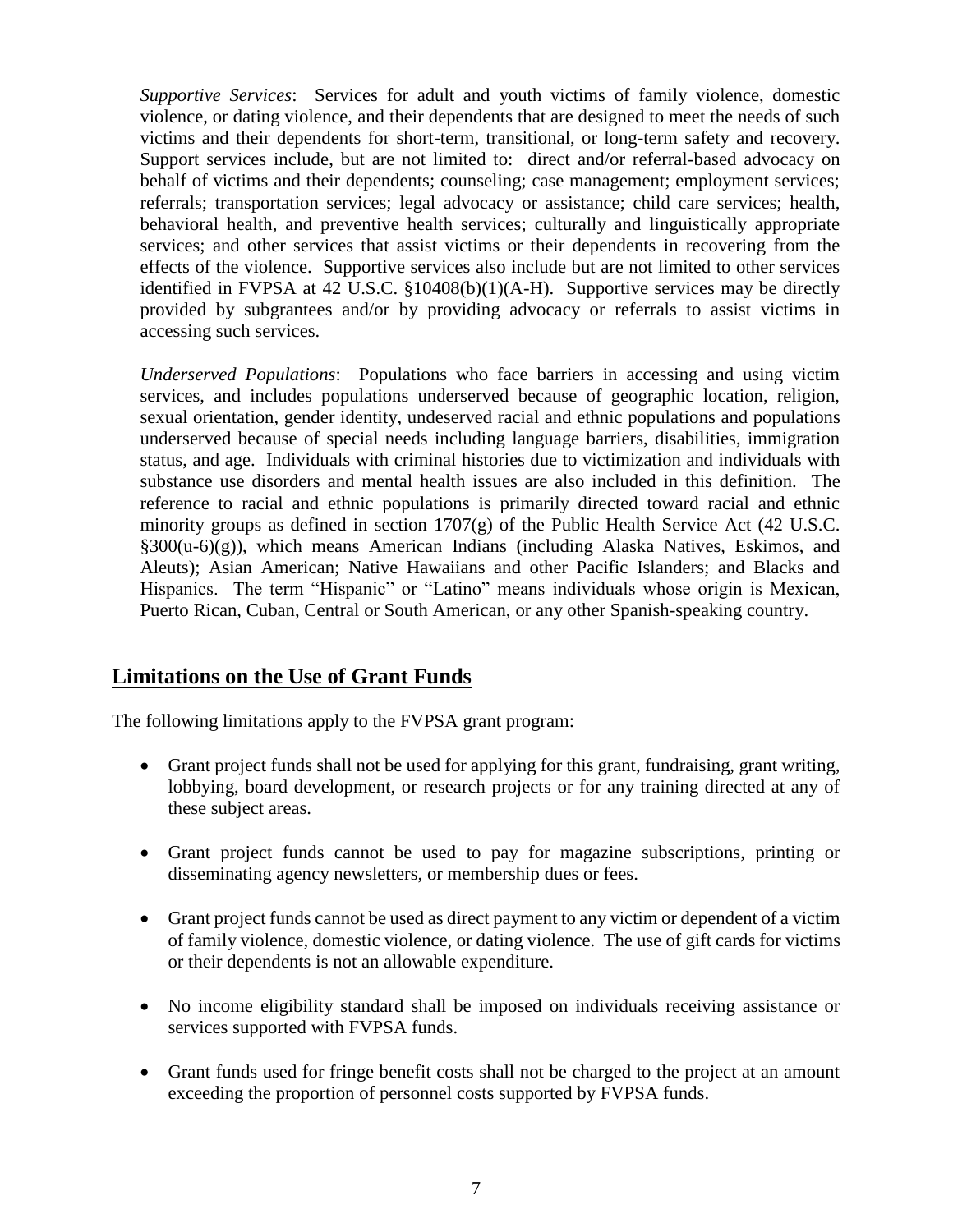- Grant project funds for training or conference attendance outside of the State of Kansas are generally not allowable unless necessary and essential to the grant project's success. The applicant must demonstrate that comparable training is not available in Kansas.
- Grant project funds shall not be used to purchase food and/or beverages for any meeting, conference, training, or other event. No food and/or beverages can be purchased with other funds that would constitute program income for a federal grant award. This restriction does not impact direct payment of per diem amounts to individuals in a travel status under the applicant's travel policy.
- Grant project funds shall not be used to reimburse mileage, lodging, meal, and other travel expenses in excess of the applicant's approved policy rate or the current federal per diem rates, whichever is lower. If the applicant chooses to reimburse at a rate in excess of the current federal rate, per its agency policy, grant funds administered by the Kansas Governor's Grants Program (KGGP) shall not be used to make up the difference.
- Equipment and hardware are generally unallowable unless necessary and essential to providing services for victims of family violence, domestic violence, dating violence, and their dependent children. To the extent practicable, all equipment purchased with grant funds must be American made and the subgrantee must retain documentation of research conducted for such products. For purposes of this application and grant program, equipment is defined as assets with a useful life of one year or more and a cost of \$500 or more.
- Construction, land and/or property acquisitions, modifications to buildings, or vehicle purchases are unallowable. This includes mortgage payments.

Misuse of grant funds may result in a range of penalties, including suspension of current and future funds, suspension or debarment from federal grants, recoupment of monies provided under a grant, and civil and/or criminal penalties.

The use of grant project funds is prohibited for grant projects that offer a low probability of improving services to victims of family violence, domestic violence, dating violence, and their dependent children as determined by fiscal and grant project compliance reviews.

## **Supplanting**

FVPSA funds shall be used to supplement, **not** supplant, other federal, state, or local funds that would otherwise be available for victims of family violence, domestic violence, dating violence, and their dependent children. The following guidelines should be used in determining the supplanting of funds. Although the examples provided below relate specifically to staffing scenarios, supplanting is not limited to personnel. Supplanting can occur in any budget line item if sufficient documentation cannot support that a FVPSA grant award has not replaced funds otherwise available for the same program or purpose.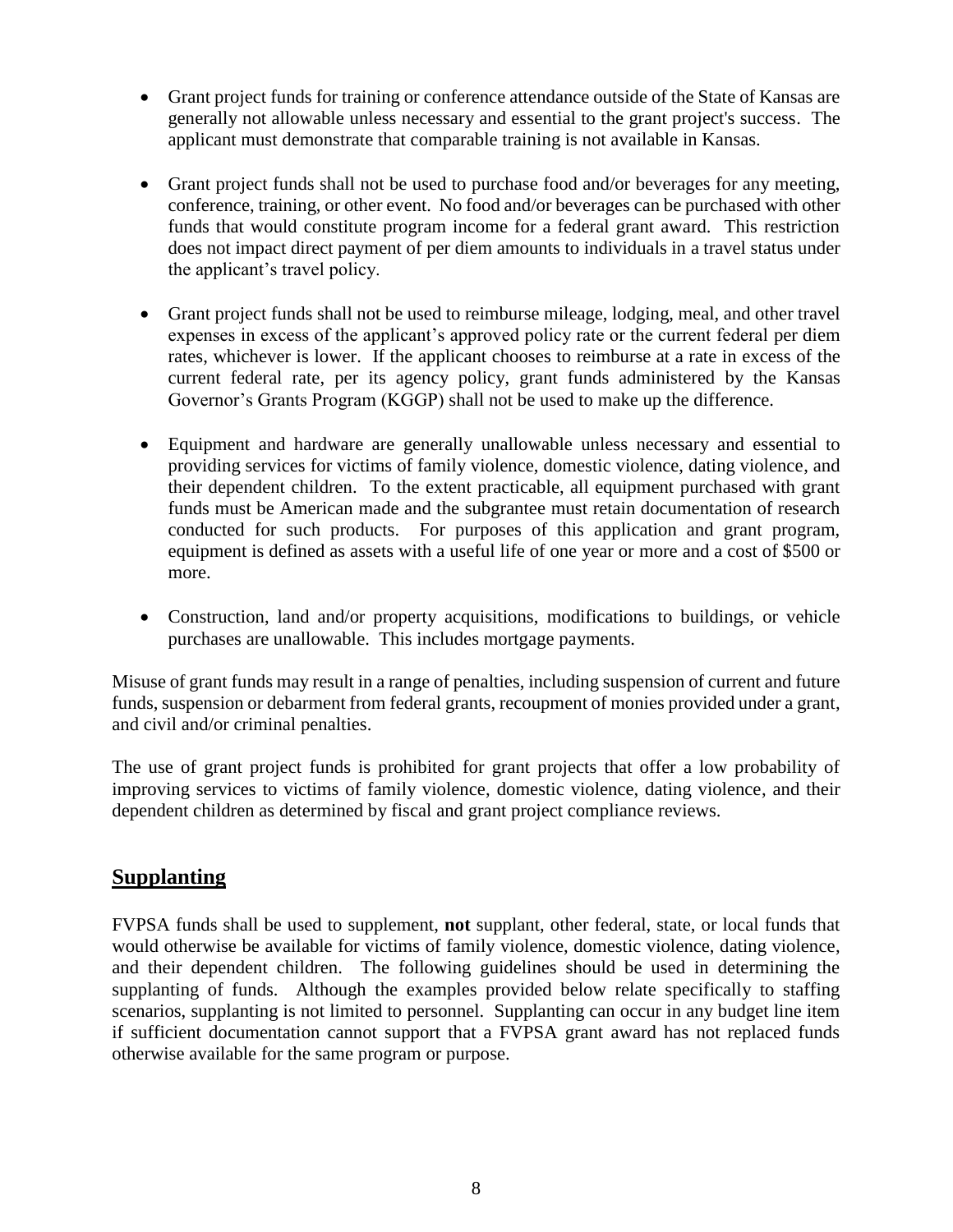- **Defined:** To reduce federal, state, or local funds for an activity specifically because FVPSA funds are available (or expected to be available) to fund that same activity. FVPSA funds must be used to **supplement** existing funds for program activities and may **not replace** federal, state, or local funds that have been appropriated or allocated for the same purpose. Additionally, FVPSA funding may not replace federal, state, or local funding that is required by law. In instances where a question of supplanting arises, the applicant or subgrantee may be required to substantiate that the reduction in non-FVPSA resources occurred for reasons other than the receipt or expected receipt of FVPSA funds.
- Example 1 Organization A appropriated or otherwise secured funds in FY19 for salary and benefits for 10 victim advocates. In FY19, Organization A is awarded FVPSA funds designated for the hiring of two additional victim advocates. Organization A expended the FVPSA award as intended, and now has 12 victim advocates.

In this scenario, Organization A has used FVPSA funds to supplement existing funds for program activities. Thus, supplanting has **not** occurred. If any of the victim advocates had left the organization during FY19 and Organization A did not follow established recruitment procedures to replace these advocates, or utilized FVPSA funding for those positions for other purposes, supplanting **would** have occurred.

Example 2 Organization B appropriated or otherwise secured funds in FY18 for salary and benefits for 10 victim advocates. Due to budget projections for FY19, Organization B expects to lay off four victim advocates (facts that Organization B is able to substantiate). In FY19, Organization B is awarded FVPSA funds designated for hiring three additional victim advocates. At the beginning of FY19, Organization B lays off one victim advocate and uses FVPSA funds to continue the salary and benefits for the other three victim advocates.

> In this scenario, Organization B will use FVPSA funds to pay the salary and benefits for three victim advocates who would have been laid off but for the availability of FVPSA funds. Therefore, supplanting has **not** occurred.

Example 3 Organization C appropriates or otherwise secures funds in FY19 for salary and benefits for 10 victim advocates. Organization C plans to use FVPSA funds to pay the salaries of two additional victim advocates. Subsequently, however, Organization C opts to use two current experienced employees for this effort, and uses FVPSA funds to pay their salaries and benefits. In so doing, Organization C determines that the remaining employees could handle the services and does not attempt to backfill the positions.

> In this scenario, by replacing existing funds with FVPSA funds, supplanting **has** occurred. Although Organization C may use experienced staff to fill the new FVPSA-funded victim advocate positions, use of the FVPSA funds has not **supplemented** funds for program activities, but has **replaced** those funds through Organization C's decision not to hire replacements for staff designated for FVPSA-funded activities.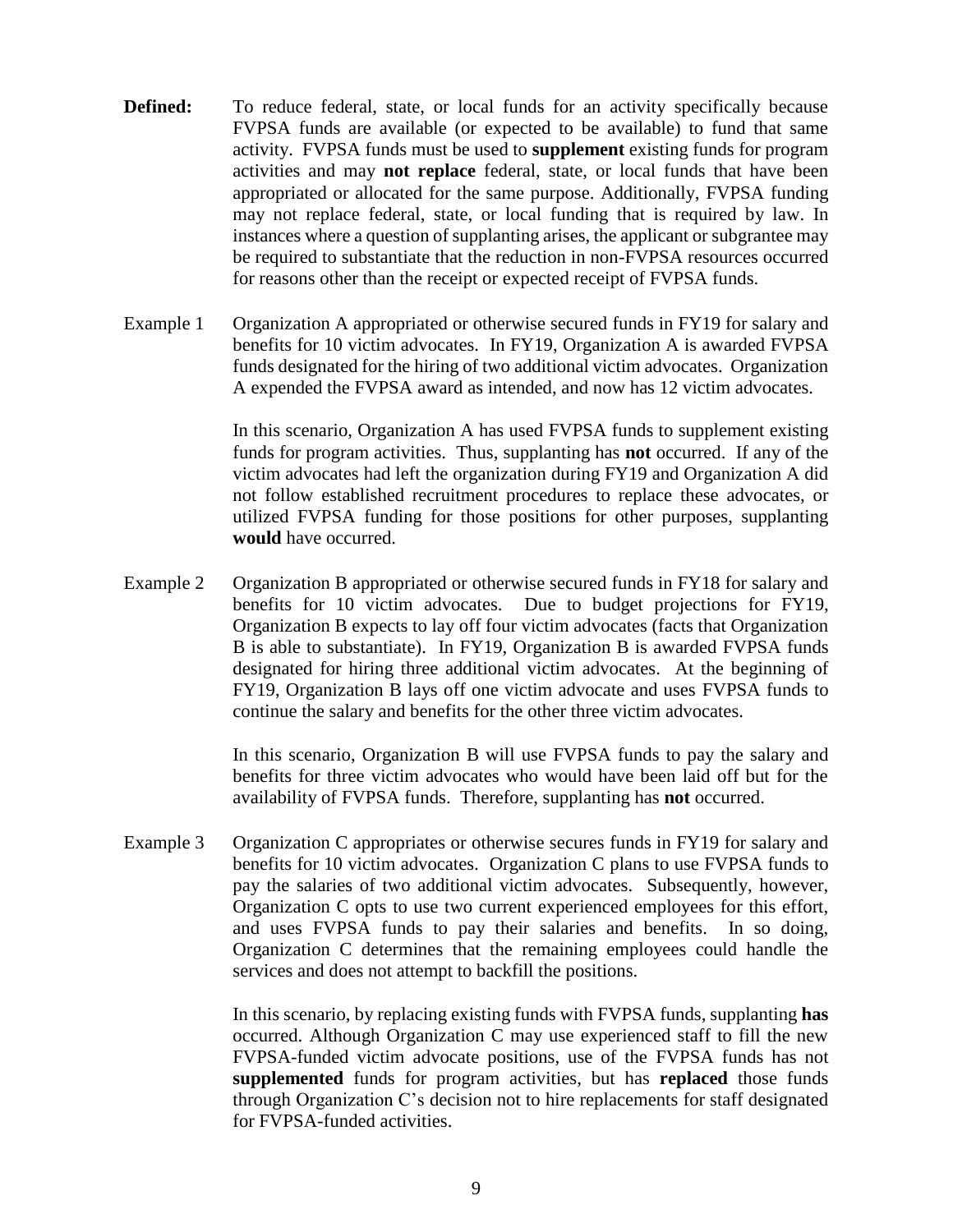## **Grant Application Deadline**

Grant applications must be submitted via the [Grant Portal](https://www.kansas.gov/grants/index.do) by **11:59 p.m. July 12, 2018.** [Grant](http://grants.ks.gov/docs/default-source/how-to-guides/application-portal-instructions.pdf?sfvrsn=4)  [Portal instructions](http://grants.ks.gov/docs/default-source/how-to-guides/application-portal-instructions.pdf?sfvrsn=4) for submitting applications via the Grant Portal are provided at the [KGGP](http://www.grants.ks.gov/resources/getting-started)  [Resource page.](http://www.grants.ks.gov/resources/getting-started)

## **Grant Project Period**

Grant projects funded by this FVPSA grant program shall be for a period of 12 months from July 1, 2018 to June 30, 2019. Any funds not expended by June 30, 2019, must be returned to the KGGP.

## **Grant Recipient Compliance and Reporting Requirements**

If FVPSA grant funds are awarded to the applicant, subgrantees will be expected to comply with the FVPSA grant program requirements set out in the grant assurances, reporting requirements, and any requirements arising as a result of a compliance review. The KGGP will conduct a compliance review of each FVPSA grant award. Failure to comply with these requirements may result in suspension or termination of grant funding.

In addition, subgrantees must comply with the provisions of the Federal Office of Management and Budget (OMB) Uniform Guidance for Federal Awards, 2 C.F.R. [Part 200,](http://www.ecfr.gov/cgi-bin/text-idx?SID=2c6d1c9f8de1f9619110b4599d84a234&mc=true&node=pt2.1.200&rgn=div5#_top) and applicable administrative requirements, cost principles, and common rules as required by FVPSA, the U.S. Department of Health and Human Services, and the KGGP, which includes maintaining appropriate programmatic and financial records that fully disclose the amount and disposition of FVPSA funds. This includes, but is not limited to:

- Financial documentation for disbursements;
- Daily time and activity records specifying time and type of service devoted to allowable FVPSA activities;
- Grant project files;
- The portion of the grant project supplied by other sources of revenue;
- Job descriptions;
- Contracts for services:
- Statistical documentation: and
- Other records that facilitate an effective audit and grant analysis for compliance.

Agencies receiving a FVPSA grant are required to submit the following reports:

- The **Five Most Highly Compensated Officers** Certification must be submitted to open the award.
- Monthly **Financial Status Report** provides fiscal information on expenditures made during the month. Monthly reimbursements are made based on these expenditure reports.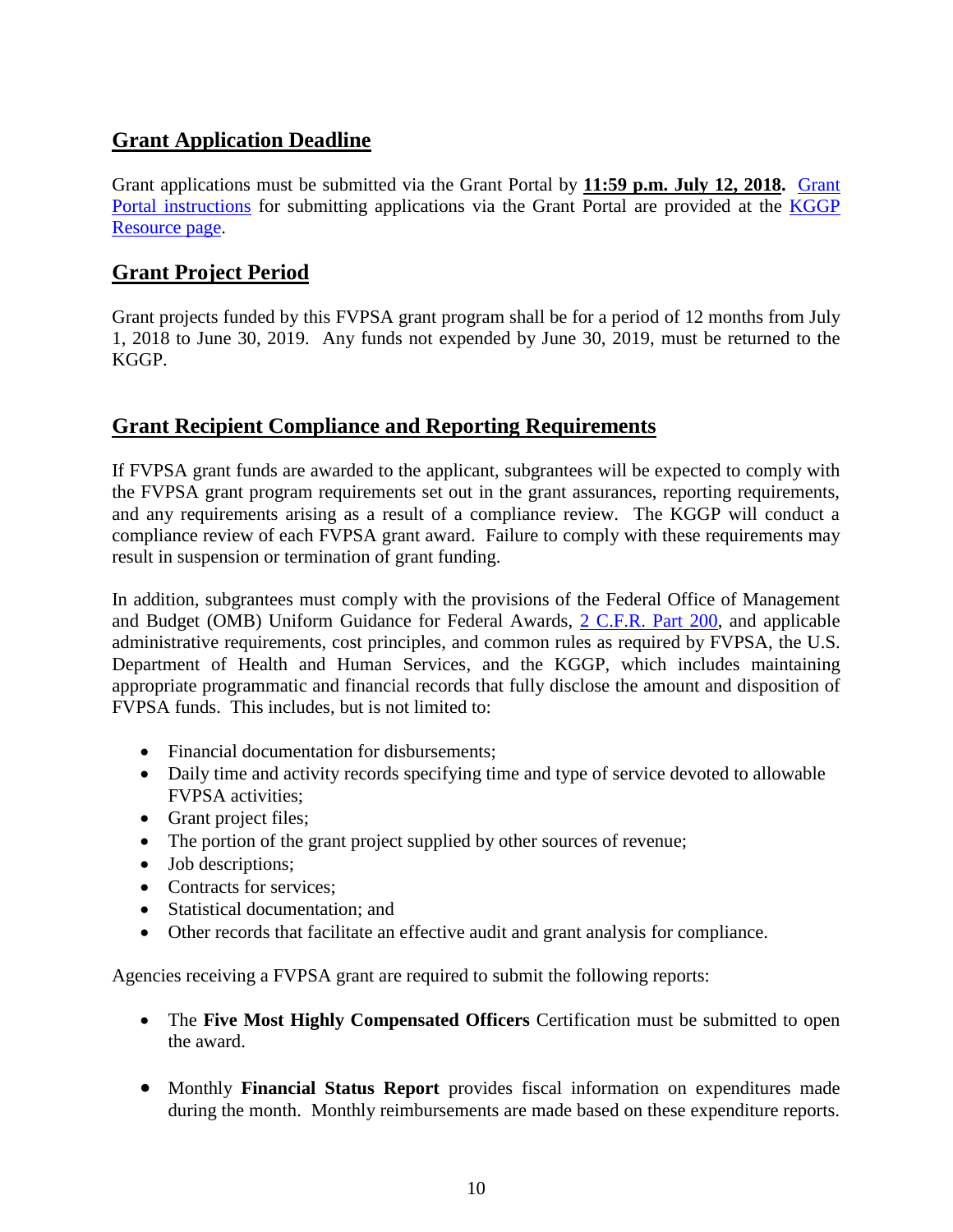These reports are due 25 calendar days after the end of each month or the first business day.

- Quarterly **Grant Project Narrative Report** provides a narrative description of the activities and services provided with grant project funds. These reports are due 25 calendar days after the end of each calendar quarter or the first business day.
- The **Projection of Final Expenditures Report** is due April 25<sup>th</sup> or the first business day.
- The **Annual Performance Report** provides outcomes of domestic violence victims served and is due October  $25<sup>th</sup>$  of each year or the first business day.
- Any other reporting procedures that may be required by the federal government or the KGGP.

Subgrantees submitting late, incorrect, or incomplete reports will not receive payment until the next scheduled payments for grant programs. Repeatedly late reports, failure to submit reports or supporting documentation required by the grant assurances, or failure to respond to compliance review findings in the timeframe provided will result in the suspension of grant funds. The subgrantee must come into compliance with grant requirements before grant funds will be paid.

Copies of all financial and statistical supporting documentation must be maintained by the agency for a period of five years following the closeout of the grant award.

#### **Review of Applications**

KGGP staff will review applications for completeness, ensuring requirements are met and that proposed budgetary and programmatic information is allowable, reasonable, understandable, measurable, and achievable. Applications submitted incomplete, with *any* missing components or information, will receive consideration only after all other successfully completed applications have been considered. Applicants will be notified via the Grant Portal of the grant award decision.

#### **Resource and Contact Information**

Visit the [KGGP Resource page](http://www.grants.ks.gov/resources/getting-started) for more guidance on specific steps of submitting an application via the Grant Portal and for detailed [Grant Portal instructions.](http://grants.ks.gov/docs/default-source/how-to-guides/application-portal-instructions.pdf?sfvrsn=4) For technical assistance regarding the FVPSA grant program guidelines or application submission, contact the Kansas Governor's Grants Program at 785-291-3205.

#### **What an Application Must Include**

Please read all the grant requirements and instructions before completing the grant application. Submit application documents in 12 pt. Times New Roman, number the pages of the Project Narrative, and title each document filename as indicated below. Do not submit any section of the application in landscape format. Do not submit any items not specified in the instructions.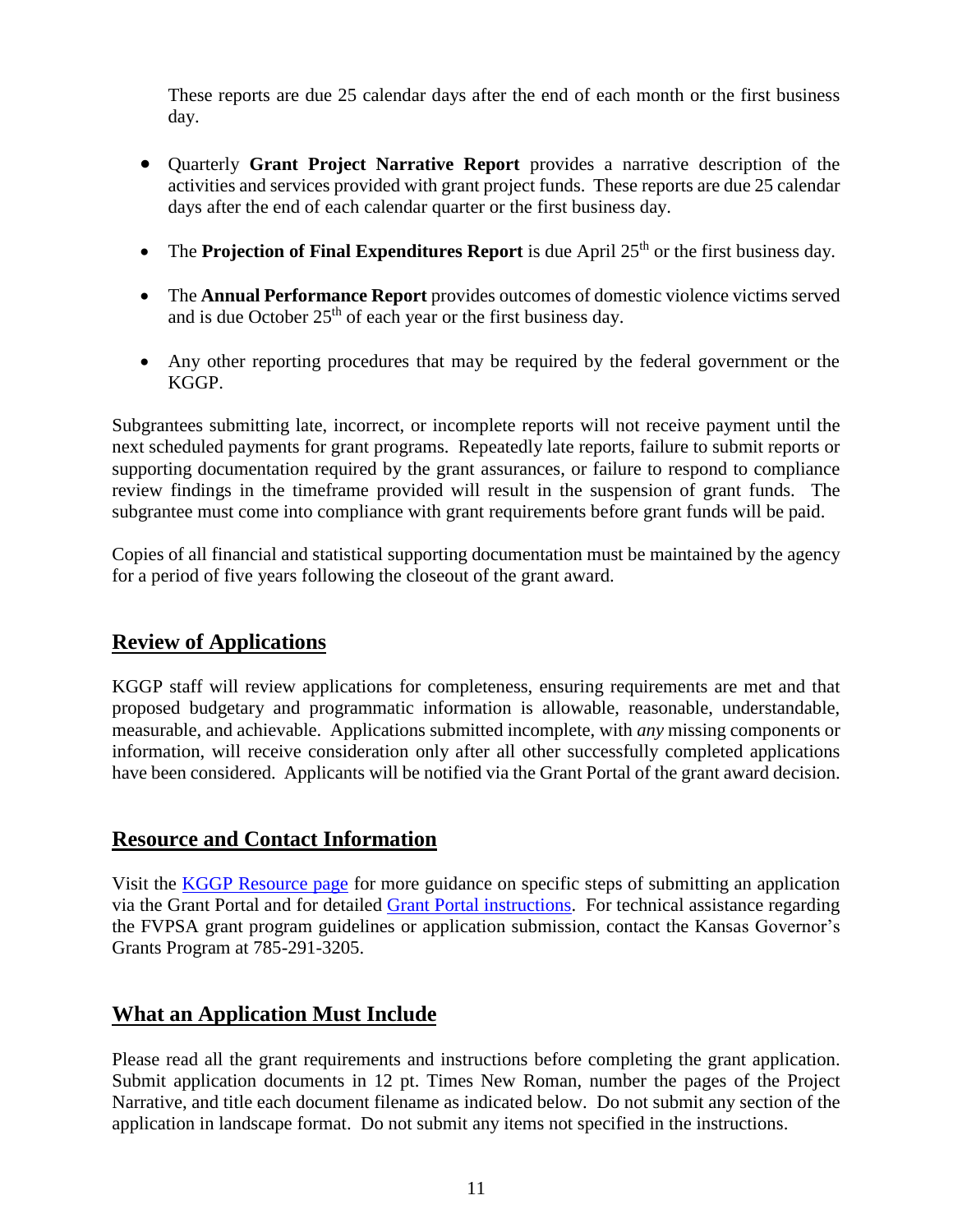The application must include the following items:

- \_\_\_\_\_ General Information
- **\_\_\_\_\_** Project Narrative
- \_\_\_\_\_ Grant Project Budget
- \_\_\_\_\_ Agency Budgets
- **Proof of 501(c)(3) status**
- \_\_\_\_\_ Certificate of Good Standing
- \_\_\_\_\_ Board of Directors Information
- \_\_\_\_\_ Federal Certifications

## **General Information**

Applicants must complete the General Information page online. Please note that the language provided in the "Brief Description of Proposed Grant Project" field may be utilized on public websites and documents to describe the purpose of the project and accomplishments of the grant program.

## **Project Narrative**

The following items must be included in the Project Narrative. Include each item in the order listed below and clearly label each section. The Project Narrative shall not exceed 20 pages.

#### **Prior Accomplishments**

If the applicant received a 2018 FVPSA grant award, describe specific agency accomplishments from the previous period that were funded, in whole or in part, by FVPSA grant project funds. Clearly state the 2018 approved Goals and Objectives and report the actual outcomes to date. Applicants must utilize the following format:

*2018 Goal I – 2018 Objective 1 –* **2018 Actual Outcome –**

Provide documented evidence and anecdotal examples that show how FVPSA-funded goals and objectives were met or how progress was made toward achieving the stated goals and objectives. Provide statistics that document the project's performance and the timeframe represented by those statistics. Include the number of family violence victims served by the agency. Describe any evaluations that were conducted, explain the results, and describe how that information will be used to support and enhance the grant project.

#### **Problem Statement and Needs Assessment**

The submission of an application presumes there is a definable problem that will be addressed by the requested grant funds. Provide a detailed explanation of the problem that will be addressed, either in whole or in part, with the requested grant funds. Provide data that supports the problem to be addressed in the grant application and site the source of the data provided. Describe how the grant funds will address the problem.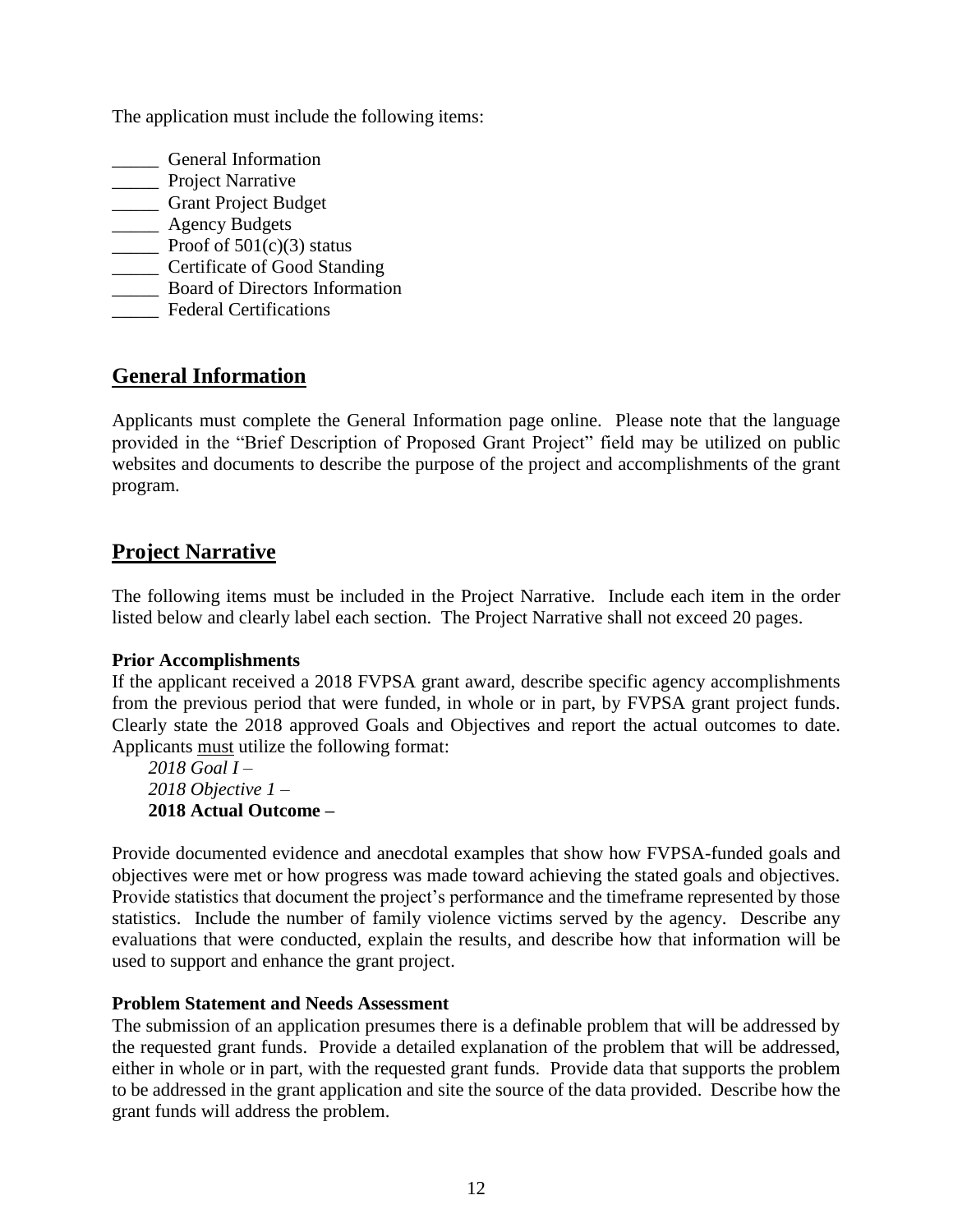Applicants shall describe the core services provided by their agency and identify those to be funded by FVPSA. All applicants shall describe how the agency identifies and serves underserved populations in their service area. Use local data to support the populations identified as underserved and describe specific steps that have been or will be taken by the applicant to provide outreach to those populations.

For activities or projects that are outside of core services, describe the needs assessment that was used to develop the problem statement, such as an evaluation of agency service activity or other assessment. Provide data that supports the problem to be addressed in the grant application. Describe how the grant funds will address the problem. If the applicant is comparing local data to state or national data, include information to either establish the need locally or describe why the local community is limited in resources to address the problem.

If the applicant is requesting a new budget line item or funding increase to line items from the previous grant award, explain the need for additional funds and what additional activities and/or services will be provided. Describe how the increase to or addition of the new line item(s) is not supplanting other funds, per the definition provided on page six. If the expenses are existing agency costs or activities, the non-supplanting explanation must include a description of how they were previously supported and why that support cannot continue to be utilized. State whether other funds have been sought to support the program and describe the outcome of those efforts. The applicant must ensure that any request for additional funds outlined in the Project Narrative corresponds to the grant project budget submitted.

#### **Grant Project Goal(s) and Objectives**

State the goal(s) of the proposed grant project. This should not be the goals of the entire agency, but should be specific to the proposed FVPSA-supported project. However, the goals for the grant project should be consistent with the mission and overall goals of the agency, as well as the results of any needs assessment.

List the objectives to be accomplished to achieve each goal listed. Objectives should be specific, measurable, realistic, and consistent with the goals of the grant project and cover a single event or outcome. Include the activities for each objective and explain how each objective will be measured. Visit the [KGGP Resource Page](http://www.grants.ks.gov/resources/getting-started) for more guidance on developing goals and measurable objectives.

#### **Example (follow the format below):**

| Objective                                                                                                                       | Activities / Time Frame                                                                                                    | Person Responsible                      |
|---------------------------------------------------------------------------------------------------------------------------------|----------------------------------------------------------------------------------------------------------------------------|-----------------------------------------|
| 1. Requests for assistance from<br>within the agency's service area<br>will be responded to within a 30-<br>minute time period. | 1a. Trained staff will be available to<br>answer calls 24 hours a day/seven<br>days a week.                                | 1a. Hotline and Shelter<br><b>Staff</b> |
|                                                                                                                                 | 1b. On-call hours for emergency<br>response will be assigned to staff on<br>a monthly basis.<br>July 1, 2018-June 30, 2019 | 1b. Outreach Coordinator                |

**Goal I:** To provide direct services and increase the knowledge of survivors of abuse.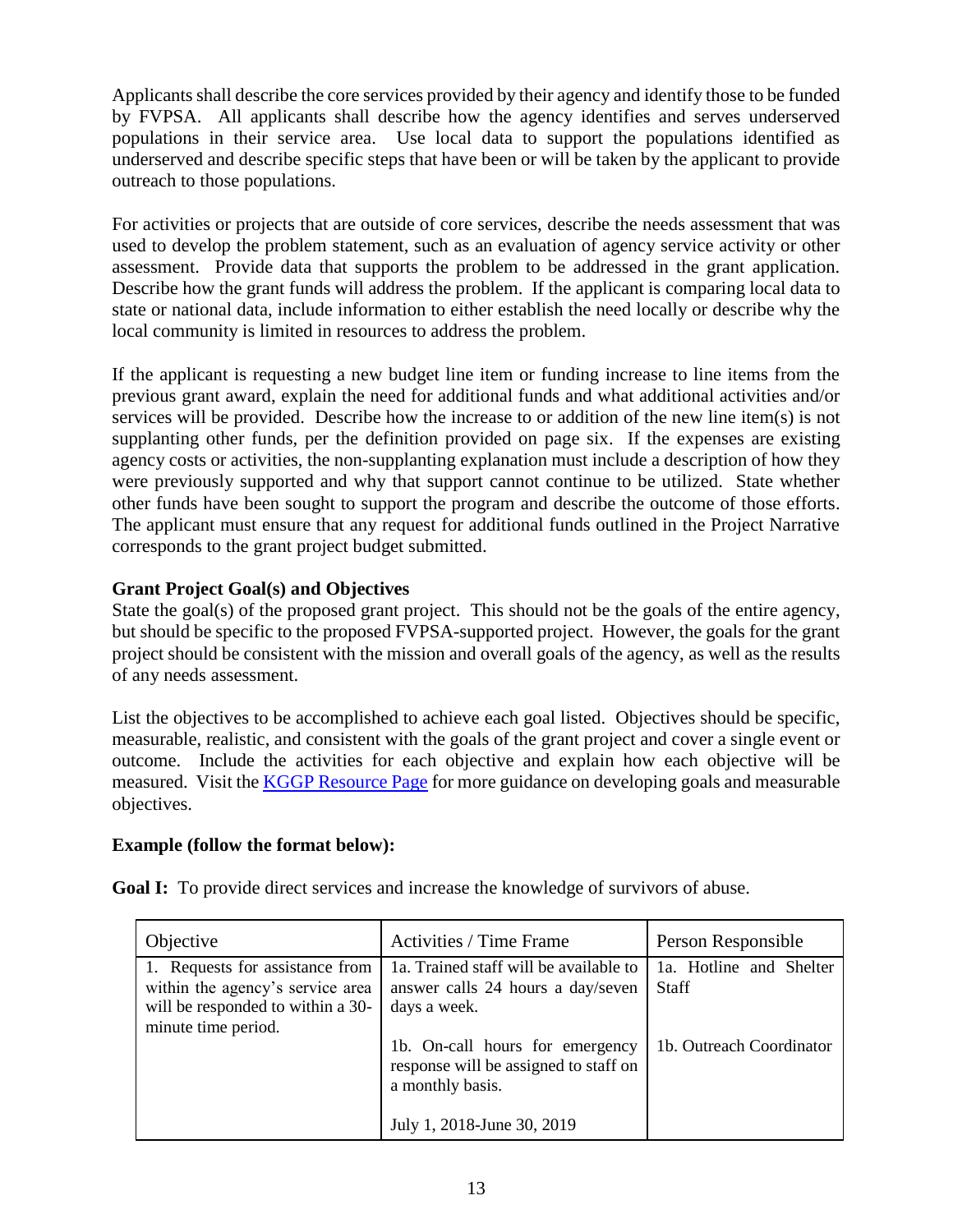| 2. 95 percent of victims residing<br>in the shelter for at least two<br>weeks will be able to identify at | 2a. Information regarding power<br>and control will be provided to<br>residents. | 2a. Shelter Manager  |
|-----------------------------------------------------------------------------------------------------------|----------------------------------------------------------------------------------|----------------------|
| least three ways in which to plan<br>for their safety.                                                    | 2b. Weekly support groups will be<br>conducted.                                  | 2b. Shelter Advocate |
|                                                                                                           | 2c.<br>Confidential,<br>one-on-one,<br>advocacy will be performed.               | 2c. Shelter Advocate |
|                                                                                                           | Weekly July 1, 2018-June 30, 2019                                                |                      |

#### **Grant Project Performance Measures and Results**

Grant recipients will be required to demonstrate how the grant project was implemented and if the project achieved the results expected based on the data collected and evaluated. Please provide the following information:

- Describe the process to be used for monitoring the implementation, progress, and outcomes of the grant project.
- Describe what data will be collected.
- Describe how the data collected will be used to ensure the success of the grant project.
- Describe the criteria that will be used to evaluate the activities and/or services provided through the proposed grant project.
- Explain how the proposed objectives will be measured and how it will be determined whether the proposed grant project is effectively and efficiently reaching the proposed goals and objectives.
- Describe what the grant project will achieve.

#### **Grant Project Staff**

Provide a list of each staff member to be funded with the grant along with staff who will be responsible for monitoring and evaluating the grant project. Include the name, title, and a brief job description for each staff listed. In addition, describe how this staffing pattern will help meet the goals of the grant project.

#### **Grant Project Collaboration**

Grant funds are maximized when community agencies work together at all levels. Funding priority shall be given to agencies that demonstrate and maintain true collaboration. Applicants must provide the following information:

- Describe how and with what entities the applicant collaborates with or proposes to collaborate with to carry out the grant project and coordinate resources.
- List the point of contact for each agency the applicant will collaborate with in providing services or making referrals during the grant period.
- Describe any new collaborative efforts that the applicant will undertake during the grant period and the impact the collaboration will have on the grant project.
- Describe how collaboration with units of government and/or with organizations will maximize grant funds.
- Describe how FVPSA grant funds will fulfill a gap in service and avoid duplication of services or resources in the applicant agency, related agency, or community.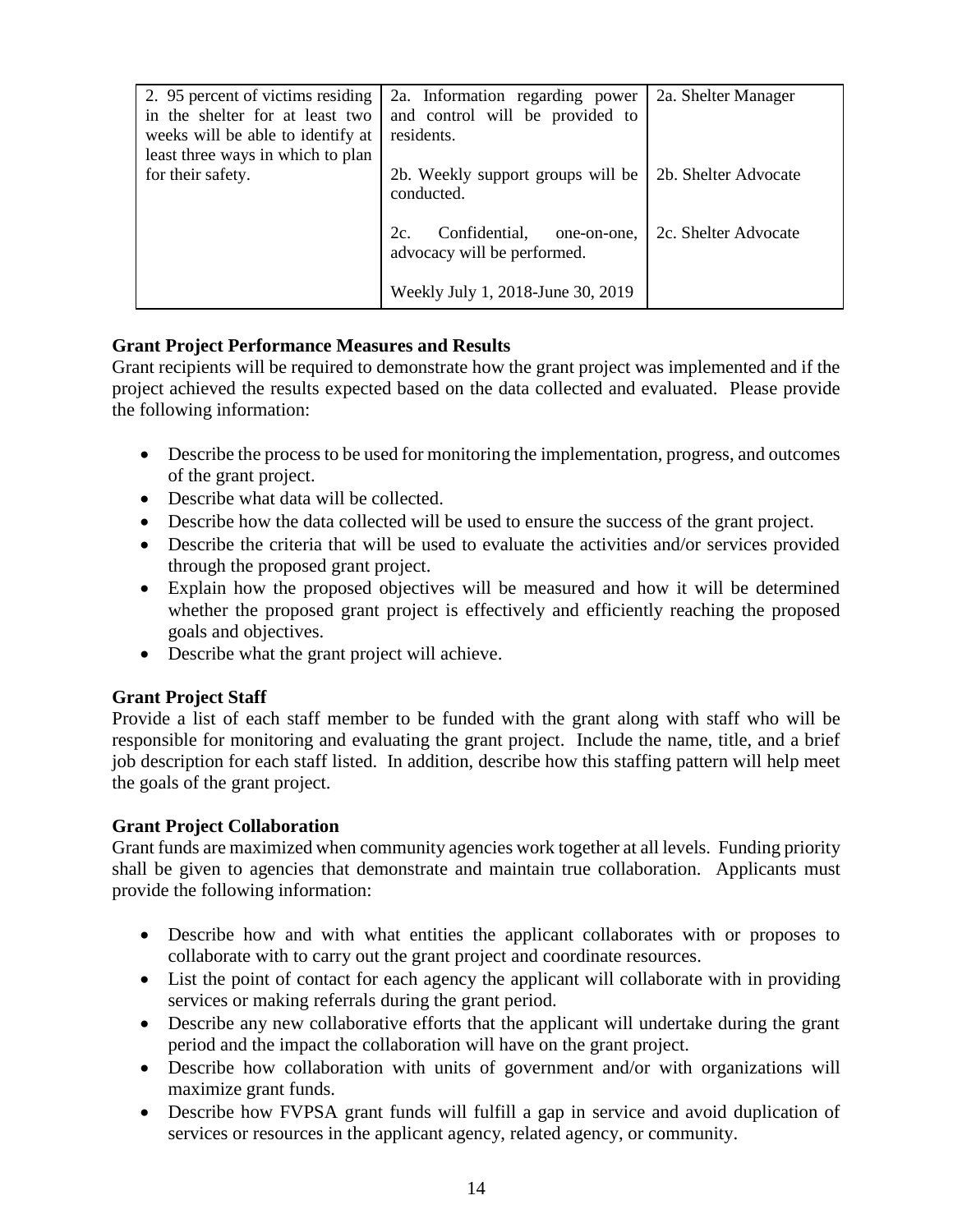#### **Underserved Populations**

Define the underserved population identified in the applicant's service area, including those that may be underserved because of ethnic, racial, or cultural background, language diversity, persons with disabilities, or geographic isolation. Use local data to support the populations identified as underserved. Provide the applicant's plan, including a description of the specific steps that will be taken by the applicant, to provide outreach and services to the underserved populations.

#### **Sustainability**

Provide a detailed description that explains what efforts are being made, or will be made, to ensure the long-term fiscal and programmatic sustainability of the project and program. The applicant must detail how the project will be funded in future years if FVPSA funding declines or is not available.

#### **Dissemination of Crime Victims' Rights Information**

Describe the applicant's written procedures for assisting victims of crime in seeking available crime victims' compensation benefits and informing crime victims of their rights as provided by law. The procedures must detail how victims will be informed of their statutory rights as provided in K.S.A. 74-7333 and amendments thereto.

#### **Civil Rights Contact Information**

Applicants must include the name, address, and telephone number of the civil rights contact person who is responsible for ensuring that all applicable civil rights requirements are met and who will act as liaison in civil rights matters.

#### **DUNS Number and SAM Registration**

Applicants must provide the agency's DUNS number and SAM expiration date. A DUNS number is a unique nine-digit sequence recognized as the universal standard for identifying and keeping track of entities receiving federal funds. The DUNS number will be used throughout the grant life cycle. Obtaining a DUNS number is a free, simple, one-time activity. Obtain one by calling 1- 866-705-5711 or by [applying online.](http://www.dnb.com/us/) In addition, applicants shall ensure that the agency has "active" status in the [U.S. System for Award Management \(SAM\)](http://www.sam.gov/) prior to submitting a FVPSA application.

#### **Grant Management Capacity**

In accordance with requirements described in the Federal Office of Management and Budget (OMB) Uniform Guidance for Federal Awards, 2 CFR Part 200, the KGGP must assess the applicant's ability and capacity to implement the proposed FVPSA project in full compliance with Federal statutes, regulations, and terms and conditions of a subgrant award. Applicants must provide the following information:

- Describe the applicant's written accounting policies and procedures and how often they are updated.
- Describe the applicant's procedures for ensuring that each grant award and associated match is accounted for separately and distinctly from other sources of revenue.
- Describe the applicant's accounting system, when the current system was implemented, its level of automation, and type(s) of technology utilized; describe any manual accounting processes used to complement the system.
- Describe the applicant's procedures for monitoring the approved grant project budget and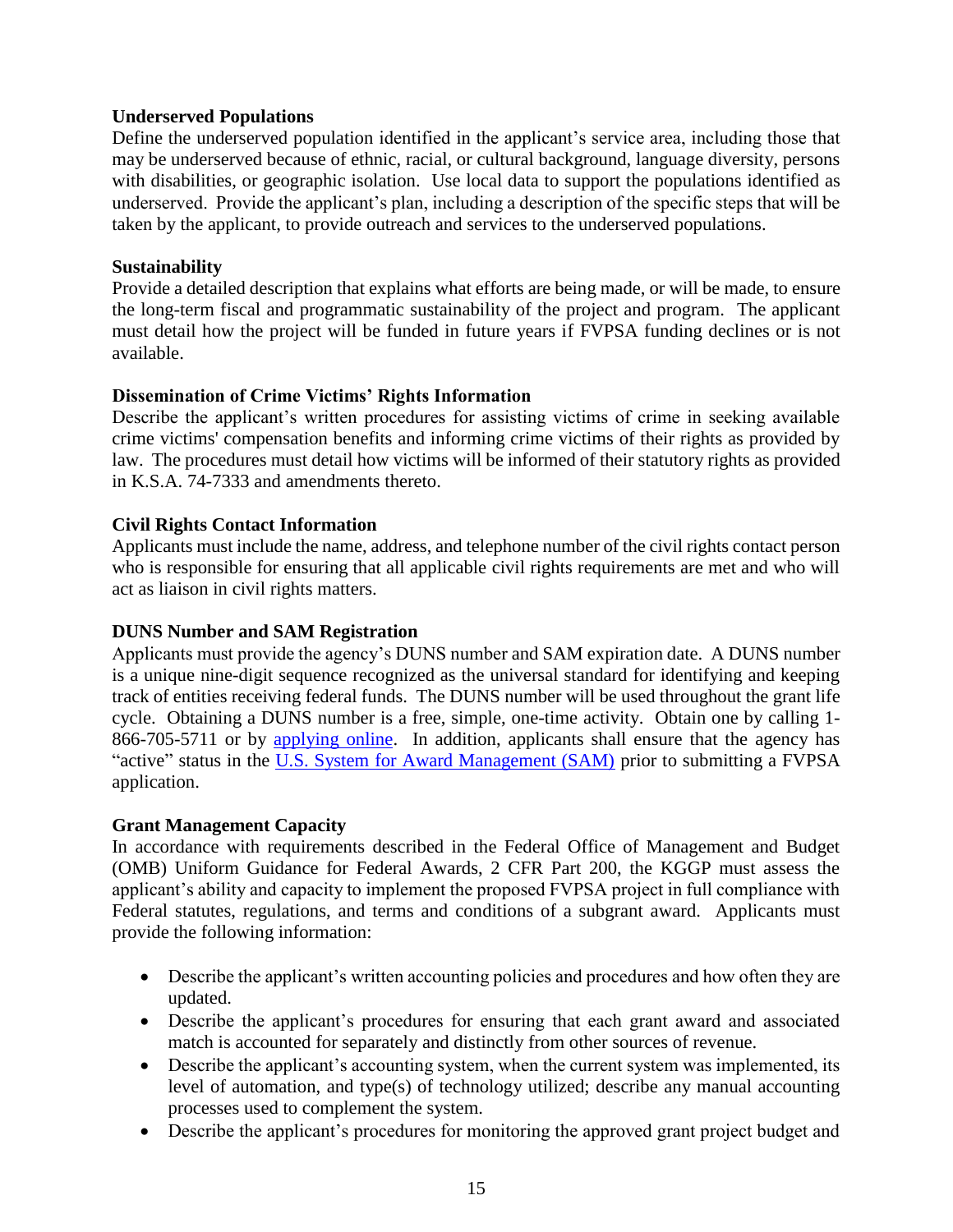tracking expenditures at a line item level.

- Describe the applicant's internal controls for ensuring that grant project expenditures are solely for allowable and approved purposes.
- Describe the applicant's reserve and/or capacity to manage a FVPSA subgrant award on a reimbursement basis.
- Describe the knowledge, qualifications, experience, and training of programmatic and fiscal staff responsible for assuring grant compliance.
- Describe experience managing other grant funds awarded to the applicant agency, including the name of the grant program, the purpose of the program, the year(s) awarded, whether any monitoring was conducted by the funder(s), and what findings were cited by the funder(s).

#### **Current Audit Report**

All applicants **must** provide information in this section of the Project Narrative on when the organization's most recent financial audit was completed, who performed the audit, what period it covered, whether the applicant met the threshold for a Single Audit, and where the audit is filed.

Nonprofit, community, or faith-based organizations **must** also provide a copy of the most recent audit report, including the Single Audit report if applicable, and IRS Form 990 to the KGGP. If the KGGP has **not** previously received a copy of the organization's most recent audit report and IRS Form 990, both items must be forwarded by U.S. Mail to: Kansas Governor's Grants Program, Landon State Office Building, 900 SW Jackson, Room 304 North, Topeka, KS 66612-1220. Include with the audit the Auditor's Letter to Management if applicable. If there are any findings and/or recommendations in the audit report or in the Letter to Management, explain how the findings and/or recommendations were, or will be, addressed by the applicant.

## **Grant Project Budget**

The applicant must submit a grant project budget, based on the allocation provided by the KGGP, that is reasonable and cost effective. All grant project-specific budget information is completed online within the provided data fields of the Grant Portal. No *grant project* budgetary documents are uploaded as part of the application.

Requested line items must be clearly linked to the proposed activities to be conducted in achieving the goals and objectives of the project. The budget must adhere to allowable costs and activities as outlined in this FVPSA solicitation and the Federal Office of Management and Budget (OMB) Uniform Guidance for Federal Awards, [2 C.F.R.](http://www.ecfr.gov/cgi-bin/text-idx?SID=2c6d1c9f8de1f9619110b4599d84a234&mc=true&node=pt2.1.200&rgn=div5#_top) Part 200.

A detailed calculation and brief narrative explanation must be provided in the Description field of each line item. Calculations shall clearly demonstrate how the requested amounts were derived and must account for both the federal funds requested and the non-federal match provided, including the match source(s). Personnel must be listed by the agency-assigned title for the position. Positions shall be classified as "New" *only if* the requested position would be a new position for the agency. Personnel and associated fringe benefit costs must be demonstrated in terms of full compensation and the percentage of time to be devoted to the FVPSA grant project for each position requested. Fringe benefit costs shall not be allocated to a position at a rate exceeding the portion of personnel costs requested in the FVPSA Personnel category. Training events and other travel costs must be specifically identified to the extent possible. Following are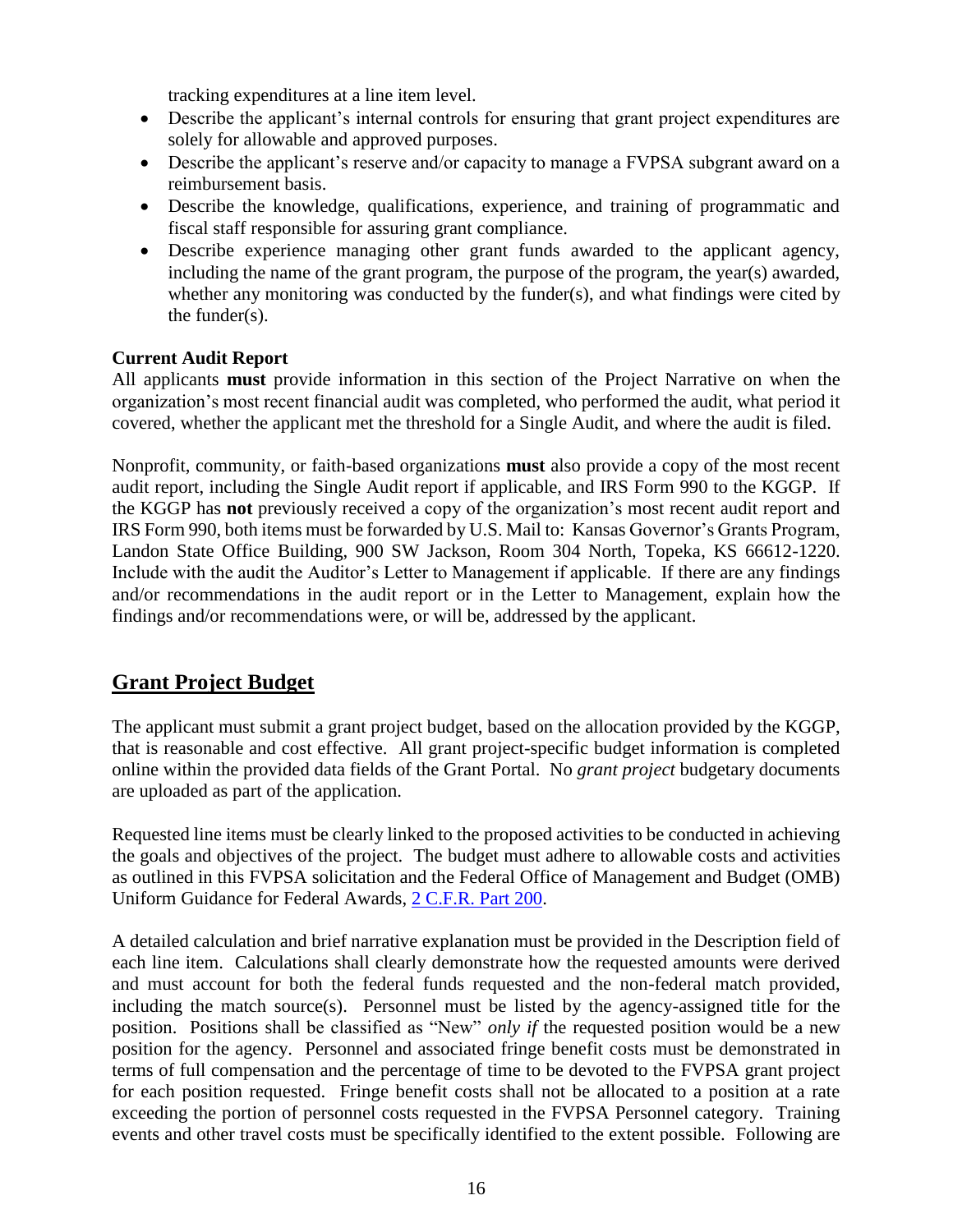examples of descriptions that might be used for line item requests. Visit the [KGGP Resource Page](http://www.grants.ks.gov/resources/getting-started) for more guidance.

|              |                     | Federal  |     | Match                                                  | Description                                                                         |
|--------------|---------------------|----------|-----|--------------------------------------------------------|-------------------------------------------------------------------------------------|
| Advocate     |                     | \$25,584 |     | \$6,396                                                | Full-time, 40 hrs/wk, 100% of time on project; employee                             |
|              |                     |          |     |                                                        | scheduled to receive a 5% raise on Jan 1 <sup>st</sup> : $(\$15.00/hr \times 1,040$ |
|              |                     |          |     |                                                        | hrs) + $(\$15.75 \times 1,040$ hrs) = $\$31,980, 80\%$ federal/ 20%                 |
|              |                     |          |     |                                                        | match is SGF grant                                                                  |
| Outreach     | \$24,600<br>\$6,150 |          |     | Full-time, salaried, 75% of time on project; employees |                                                                                     |
| Coordinator  |                     |          |     |                                                        | scheduled to receive a 5% raise on Jan $1^{st}$ : (\$40,000 x .5)                   |
|              |                     |          |     |                                                        | year) + $(\$42,000 \times .5 \text{ year}$ x .75 of time = \$30,750, 80%            |
|              |                     |          |     |                                                        | federal/20% match is from United Way                                                |
| Conferences/ | <b>S</b>            | 672      | \$. | 168                                                    | Crime Victims' Rights Conference, April 2019, Wichita:                              |
| Workshops    |                     |          |     |                                                        | $$100$ registration x 2 staff) + $(200 \text{ mi. x } $.50/\text{mi. x } 1)$        |
|              |                     |          |     |                                                        | vehicle) + $(\$90/nt. x 2$ nights x 2 staff) + (per diem \$45/day                   |
|              |                     |          |     |                                                        | less \$15 for lunch provided x 3 days x 2 staff) = \$840, 80%                       |
|              |                     |          |     |                                                        | federal/20% match is City of 'x' funds                                              |

## **Current and Next Fiscal Year Agency Budgets**

Upload the applicant's current and next fiscal year budgets, including balanced **income and expenses**. Include the fiscal period utilized by the agency. List all staff positions separately with their respective salaries/wages. If the applicant is under the umbrella of a larger entity, submit the budget developed for the applying program. Agency income must list **all** sources of financial support (i.e. foundations, government agencies, fund-raising events, individual contributions). For each income source, state the amount and its status (received, requested, committed, or projected). If the income is requested or projected, state the date the program expects to be notified of the funding decision or the date the program anticipates collecting the income. Include the appropriate pro-rated portion of this grant application request as budgeted income with a "requested" status. Also, be sure that all line items requested in this application can be found in the program's budget for expenses.

Example of budget income only:

| Agency's Current Fiscal Year January 1-December 31, 2018 |                |                |       |
|----------------------------------------------------------|----------------|----------------|-------|
| <b>SOURCE:</b>                                           | <b>AMOUNT:</b> | <b>STATUS:</b> | DATE: |
| City of $x'$                                             | \$10,000       | Projected      | 7/18  |
| United Way                                               | 5,000          | Received       | 1/18  |
| Walk-A-Thon                                              | 500            | Collected      | 2/18  |
| '18 FVPSA-GOV                                            | 18,000         | Received       | 7/17  |
| '19 FVPSA-GOV                                            | 24,480         | Requested      | 6/18  |
| '18 VOCA-GOV                                             | 30,000         | Received       | 10/17 |
| '19 VOCA-GOV                                             | 10,000         | Projected      | 10/18 |
| <b>Total Program Income</b>                              | \$97,980       |                |       |
|                                                          |                |                |       |

#### **\*Note:** -Budget expenses are also required. -Repeat for Next Fiscal Year.